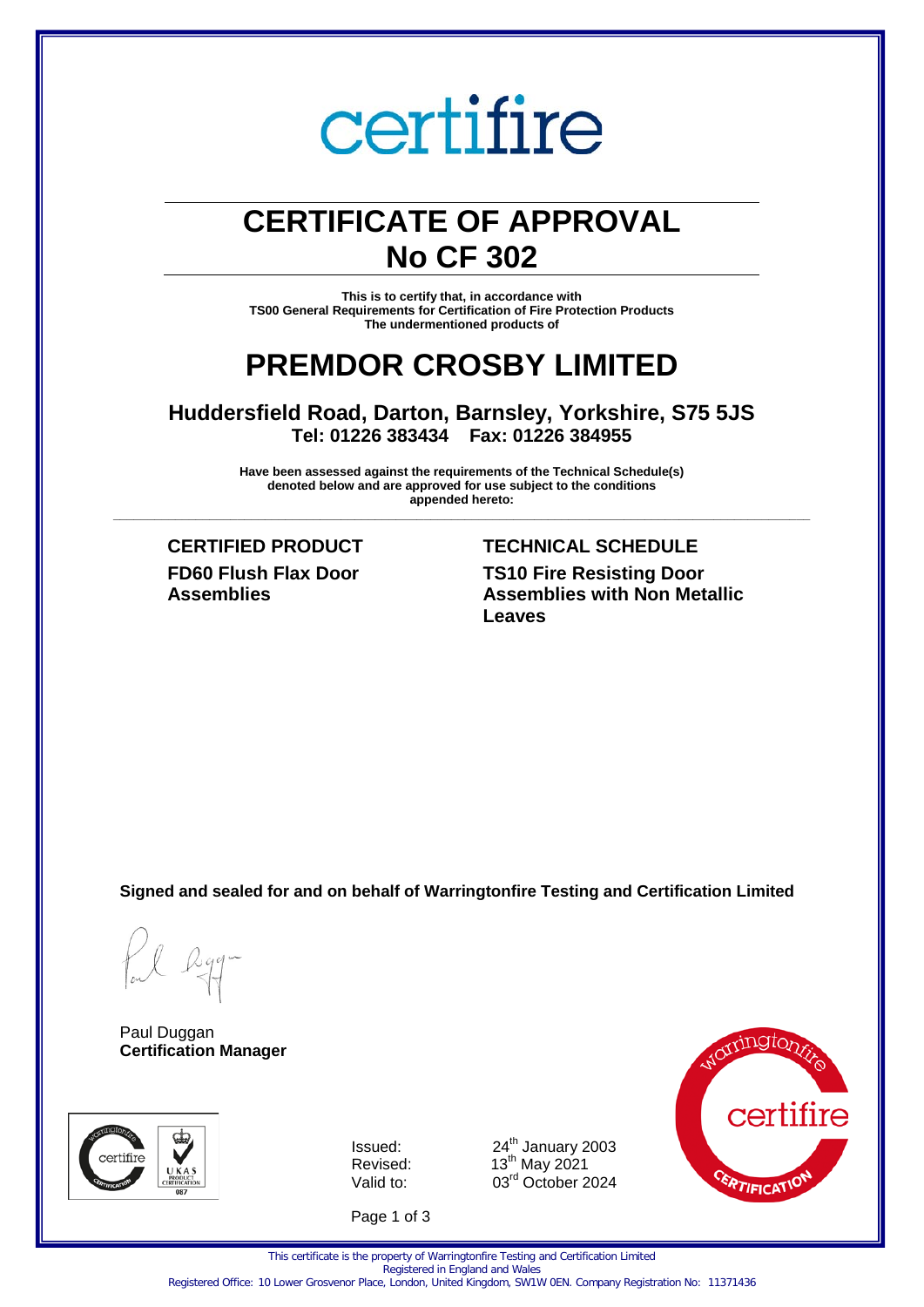# certifire

# **CERTIFICATE No CF 302 PREMDOR CROSBY LIMITED**

# **PREMDOR CROSBY LIMITED - FD60 TIMBER DOOR ASSEMBLIES**

This approval relates to the use of the above doors in providing fire resistance of 60 minutes insulation (if incorporating not more than 20% of uninsulating glass) and 60 minutes integrity as defined in BS 476: Part 22: 1987. Subject to the undermentioned conditions, the doors would be expected to meet the relevant requirements of BS 9999 for FD60 door assemblies when used in accordance with the provisions therein.

- 1. This certification is provided to the client for their own purposes and we cannot opine on whether it will be accepted by Building Control authorities or any other third parties for any purpose.
- 2. The doors are approved on the basis of:
	- i) Initial type testing
	- ii) A design appraisal against TS10
	- iii) Inspection and surveillance of factory production control
	- iv) Certification under a CERTIFIRE approved Quality Management System.
	- v) Audit testing in accordance with TS10
- 3. The door assemblies comprise door leaves of panels within a softwood internal perimeter frame, for use with timber frames, with intumescent edge seals (code ITT FD60).
- 4. This approval is applicable to both complete doorsets and door assemblies. Where the door is not supplied in a fully fitted form it is a condition of this approval that an agreed Data Sheet accompanies the product and is complied with in its entirety. Failure to do so will invalidate this approval and may jeopardise the fire performance of the door.
- 5. This approval is applicable to single-acting, single and double-leaf, latched and unlatched glazed and unglazed ITT assemblies with square meeting stiles only (double doors) at leaf dimensions up to those detailed within Table 1 below:

| <b>Assembly configuration</b> | Max. Height (mm) | Max. Width (mm)                   | Max. Area $(m^2)$ |
|-------------------------------|------------------|-----------------------------------|-------------------|
| Single-Acting, Single-Leaf    | 2040             | 926                               | 1.89              |
| (latched/unlatched)           | (at 926 wide)    | (at 2040 high)                    |                   |
| Single-Acting, Double-Leaf    | 2133             | 940                               | 1.97              |
| (latched/unlatched)           | (at 926 mm wide) | $\vert$ (at 2100 mm high) $\vert$ |                   |

#### **Table 1**

 Note: Under no circumstances must either the maximum height or maximum width be exceeded without separate CERTIFIRE approval.

Double-leaf assemblies are permitted on the basis of square (unrebated) meeting edges only and may incorporate leaves of unequal width providing the smaller leaf is a minimum of 40% of the width of the larger leaf.

Page 2 of 3 Signed E/114

fl ag-

Issued:  $24<sup>th</sup>$  January 2003 Revised:  $13<sup>th</sup>$  May 2021 Valid to: 03rd October 2024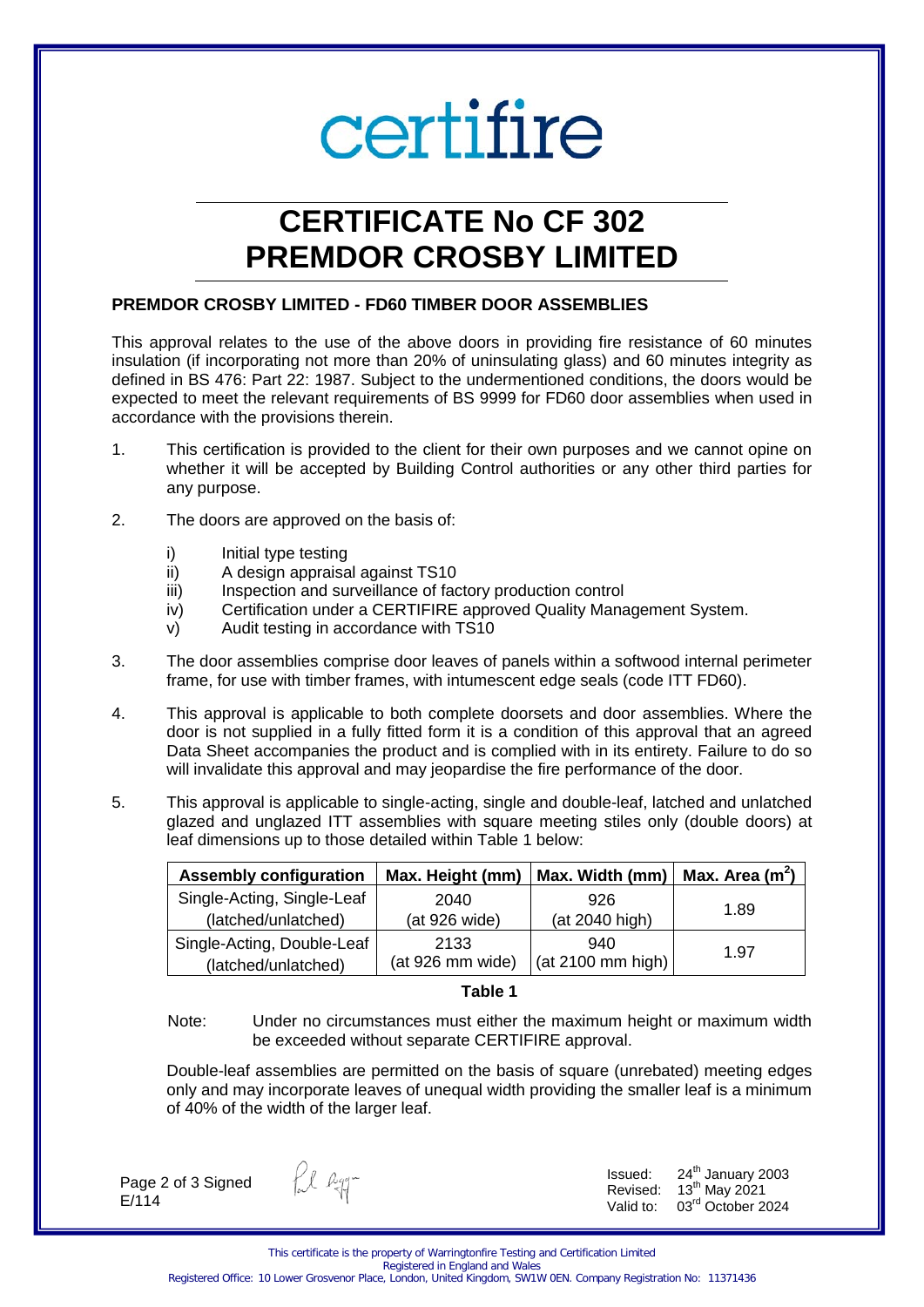# certifire

# **CERTIFICATE No CF 302 PREMDOR CROSBY LIMITED**

# **PREMDOR CROSBY LIMITED - FD60 TIMBER DOOR ASSEMBLIES**

- 6. Glazing shall only be undertaken by the door manufacturer, or a CERTIFIRE approved Licensed Door Processor and shall be in accordance with the information within the Data Sheet and Construction Specification. No site cutting or glazing of apertures is permitted.
- 7. Hardware items, including closing devices and intumescent fire seals, shall be as specified in the Data Sheet.
- 8. The door assembly shall be mechanically fixed to wall constructions having a fire resistance of at least 60 minutes.
- 9. Labels to the CERTIFIRE design, or approved by CERTIFIRE, referencing CERTIFIRE and CERTIFIRE Ref. No. CF302 and FD60 classifications resistance shall be affixed to each door in the prescribed position.
- 10. The approval relates to on-going production. Product and/or its immediate packaging is identified with the manufacturers' name, the product name or number, the CERTIFIRE name or name and mark, together with the CERTIFIRE certificate number and application where appropriate.

Page 3 of 3 Signed E/114

fil Ryg-

Issued:  $24<sup>th</sup>$  January 2003 Revised:  $13<sup>th</sup>$  May 2021 Valid to: 03<sup>rd</sup> October 2024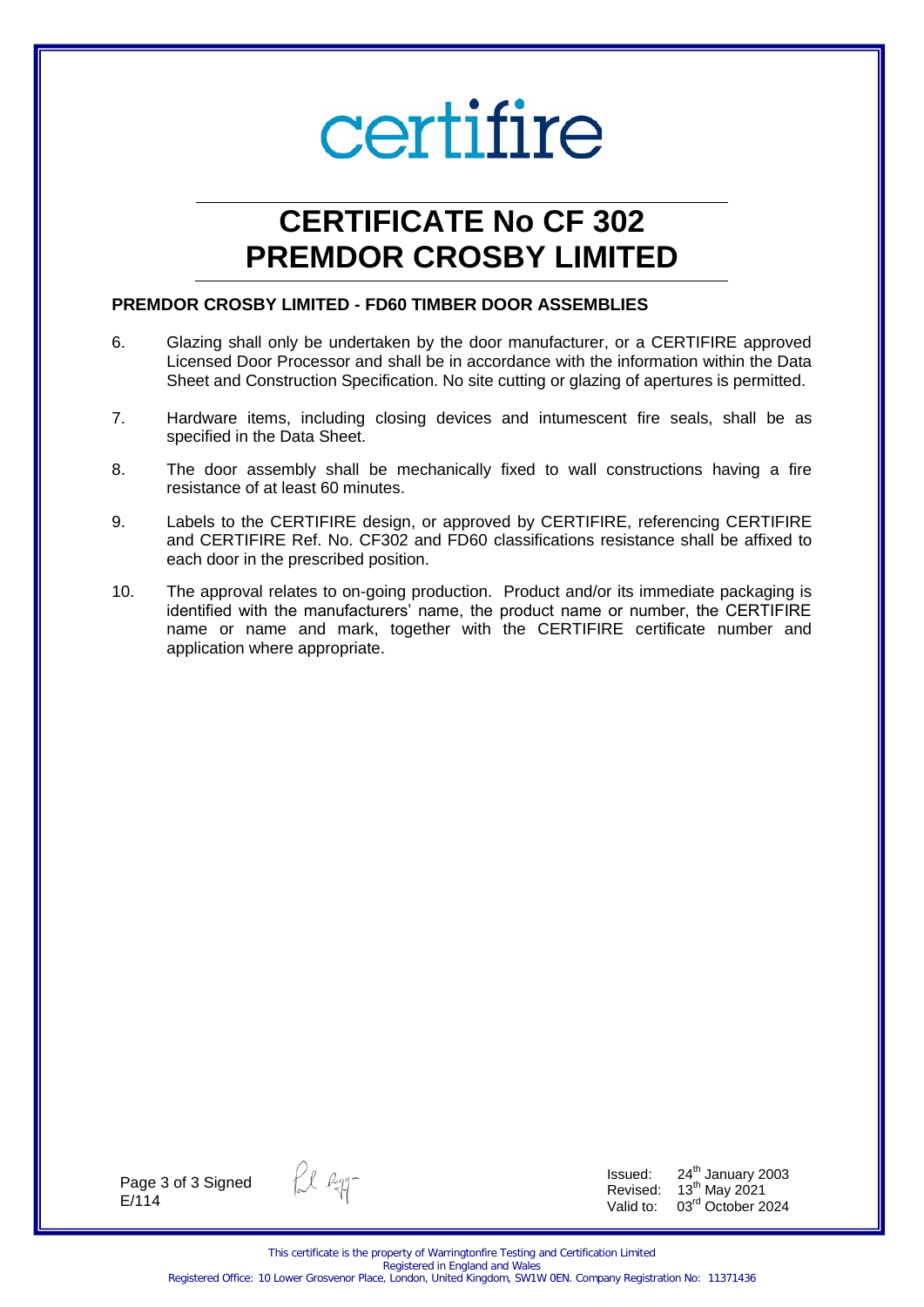# **CF 302 DATA SHEET**

# **1. General**

This door leaf has been fire tested and is certified by CERTIFIRE as being capable of providing fire resistance of 60 minutes integrity and 60 minutes insulation (if incorporating not more than 20% of uninsulated glass) as defined in BS 476: Part 22, when installed in accordance with the following conditions. Subject to these, the door will meet the relevant requirements of BS 9999 for FD 60 when used in accordance with the provisions therein.

In recognition of this, the leaf carries a prefixed label on the top or hanging edge of the door, issued under the terms of the CERTIFIRE scheme. This label uniquely identifies the door leaf, the manufacture of which complies with a CERTIFIRE approved Quality Management System and is subject to on-going surveillance. This label shall not be removed.

It is emphasised that the certification is conditional upon the following instructions being complied with in their entirety. Failure to do so will invalidate this approval and may jeopardise the fire performance of the door. Door assemblies supplied pre-fitted with components by Premdor Crosby Limited may be considered to meet the requirements in respect of those items.

# **2. Door Leaf Dimensions**

This approval is applicable to single-acting, single and double-leaf, latched and unlatched ITT door assemblies at leaf dimensions up to those detailed within Table 1 below.

| <b>Assembly configuration</b> | Max. Height (mm) | Max. Width (mm)   | Max. Area $(m2)$ |
|-------------------------------|------------------|-------------------|------------------|
| Single-Acting, Single-Leaf    | 2040             | 926               | 1.89             |
| (latched/unlatched)           | (at 926 wide)    | (at 2040 high)    |                  |
| Single-Acting, Double-Leaf    | 2133             | 940               | 1.97             |
| (latched/unlatched)           | (at 926 mm wide) | (at 2100 mm high) |                  |

#### **Table 1**

Note: Under no circumstances must either the maximum height or maximum width be exceeded without separate CERTIFIRE approval.

Double-leaf assemblies are permitted on the basis of square (unrebated) meeting edges only and may incorporate leaves of unequal width providing the smaller leaf is a minimum of 40% of the width of the larger leaf.

# **3. Door Frame**

To be any of the following:-

| Hardwood        | i) Density:     | 530 kg/m <sup>3</sup> minimum                                                                                                                                                                                                                                                                                                 |
|-----------------|-----------------|-------------------------------------------------------------------------------------------------------------------------------------------------------------------------------------------------------------------------------------------------------------------------------------------------------------------------------|
| (excluding Ash, | ii) Dimensions: | 90 mm by 44 mm minimum                                                                                                                                                                                                                                                                                                        |
| Beech & Iroko)  | iii) Door Stop: | 12 mm deep minimum pinned only, glued &<br>pinned using 40 mm long steel pins or rebated<br>from solid timber (min stop density 530 kg/m <sup>3</sup> ).<br>Where the stop is rebated from solid timber the<br>overall frame thickness must be increased<br>proportionately to accommodate the minimum<br>12 mm rebate depth. |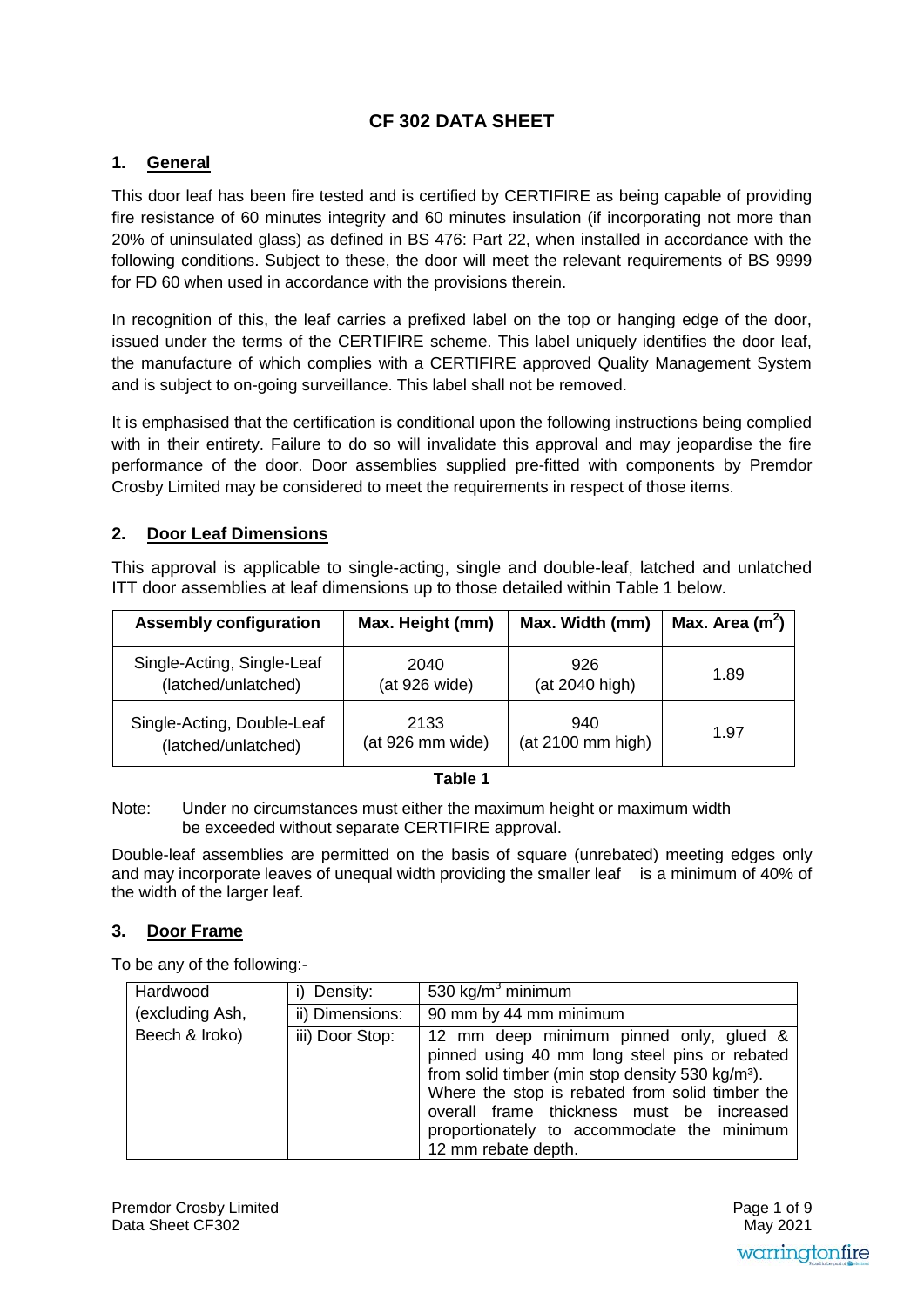| Frame jointing: | Butt joints, mortice and tenon, mitred or half lapped joints with the<br>head screw fixed to the jambs using two steel screws, gauge 5 mm<br>minimum by minimum 70 mm long (opening face) or minimum 100<br>mm long (closing face). |
|-----------------|-------------------------------------------------------------------------------------------------------------------------------------------------------------------------------------------------------------------------------------|
|                 | Door to frame gaps:   Not to exceed 3.5 mm except at threshold where up to 10 mm is<br>permitted and 3.5 mm at the meeting stiles                                                                                                   |

### **Alternative Framing – Grooved frames / Tongued Stops**

Door assemblies may incorporate tongued in stop variants complete with grooved frame linings as shown in the details below:



stated within the table in section 3.

# **4. Supporting Construction**

The door assemblies are approved to be installed in brick, block, masonry or timber stud of minimum thickness 90 mm, providing at least 60 minutes fire resistance.

Where stud partitions are used these should be suitably constructed to provide a secure fixing for the door assemblies in accordance with the following:

- The steel studs supporting the door frame must have adequate timber bracing to ensure that they are stable in a fire.
- The steel stud manufacturer must be consulted for advice on this. Failing this, the steel studs that support the hinges and latch legs of the door frame must be braced floor to ceiling with timber at least 38mm thick by the width of the steel stud, or fitted internally within the back of the steel stud.
- The timber bracing must be firmly fixed to the floor and ceiling and the door frame must be firmly fixed to this timber bracing at least 4 points on each leg of the frame with steel fixings at a maximum 600mm centres.

# **5. Installation**

The opening may be lined with hardwood which shall be continuous and of minimum width, 85mm. Each door frame jamb to be fixed through to the wall at not less than four points with steel or nylon frame fixings at maximum 600 mm centres penetrating the wall to at least 45 mm. Architraves are optional with no restrictions on material, size or fixing.

Premdor Crosby Limited Data Sheet CF302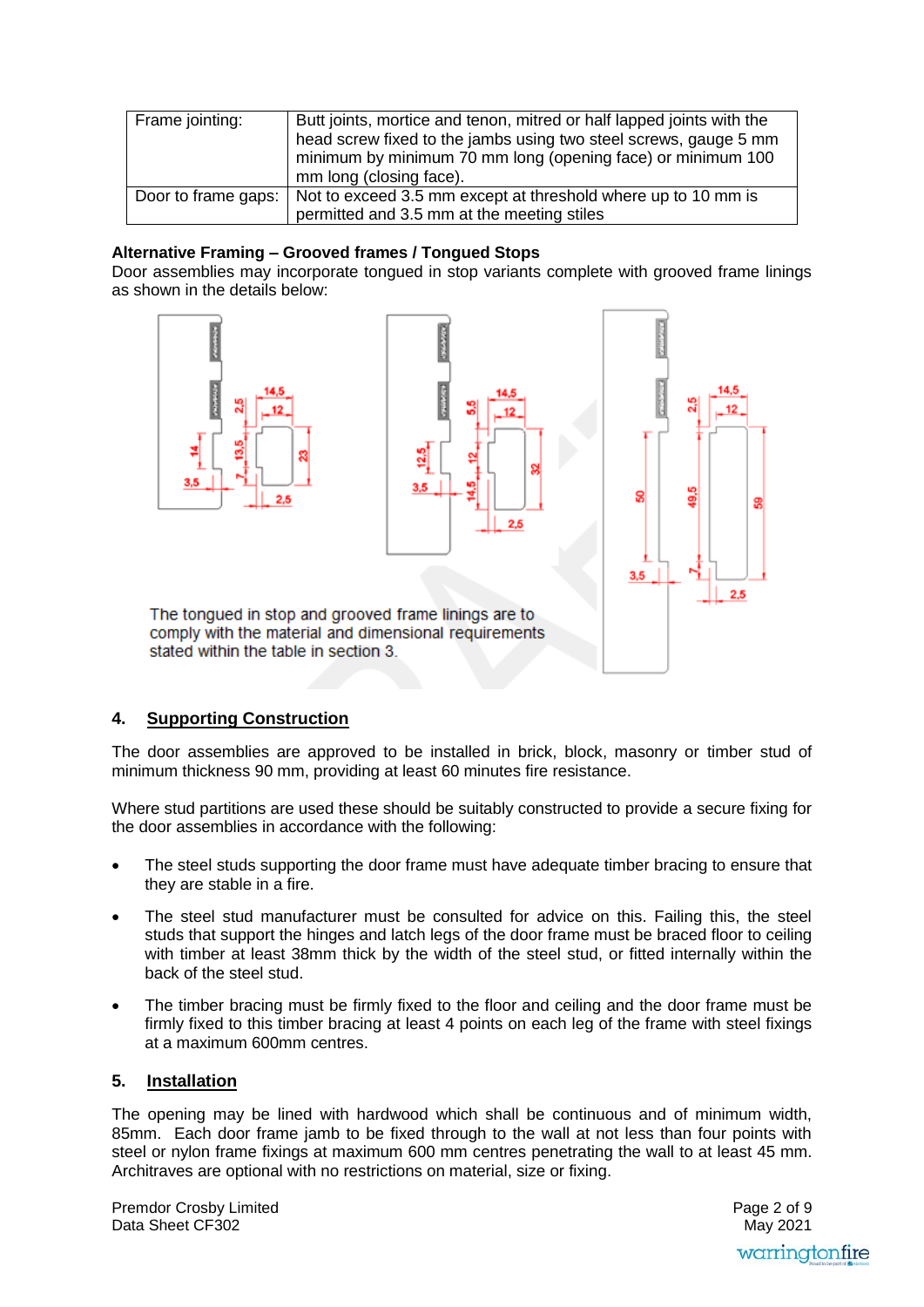Door assemblies shall be installed as stated in BS 8214. Suitable CERTIFIRE approved lineal gap sealing systems may also be utilised to protect the frame/supporting construction gap, subject to the conditions contained within the relevant certificate.

The use of third party accredited installers provides a means of ensuring that installations have been conducted by knowledgeable contractors, to appropriate standards, thereby increasing the reliability of the anticipated performance in fire.

Door leaves may be trimmed to fit the frame by the following maximum amounts:

- Stiles (each): 3 mm
- Top: 3 mm
- Bottom: 5 mm

Note that the maximum door to frame and door to threshold gaps specified shall not be exceeded, nor shall the door edge fitted with the CERTIFIRE label be trimmed since removal of the label will invalidate the certification.

The labelled edge may be subjected to minor 'shooting-in', providing the label is not damaged or removed in the process, and the amount of material removed does not exceed that stated previously.

# **6. Glazed Apertures**

All apertures to be factory prepared by Premdor Crosby Limited, or a CERTIFIRE approved Licensed Door Processor. No site cutting of apertures permitted as this will invalidate the certification.

Door may incorporate CERTIFIRE approved glazing systems subject to the conditions contained within the relevant CERTIFIRE certificate (e.g. maximum size associated with glass, system, edge cover, aperture lining requirements, etc.) and the maximum pane dimensions given below (whichever is smaller):

Aperture dimensions: Doors may incorporate one or more vision panels to the maximum sizes identified in the table below. Double leaf assemblies with equal width leaves must be similarly glazed:

Area: Maximum total glazed area of 0.58 m<sup>2</sup> per leaf

Margins: Minimum 127 mm top margin and 200 mm vertical margin from the perimeter edge, 200 mm between apertures.

| <b>Maximum Permitted Aperture Dimensions</b>                   |                      |           |
|----------------------------------------------------------------|----------------------|-----------|
| Max. Height<br>Max. Width<br>(m <sup>2</sup> )<br>(mm)<br>(mm) |                      | Max. Area |
| 1143<br>(at 508 wide)                                          | 635<br>(at 914 high) | 0.58      |

Hardwood or non-combustible setting blocks will be used to establish the correct edge cover, where required.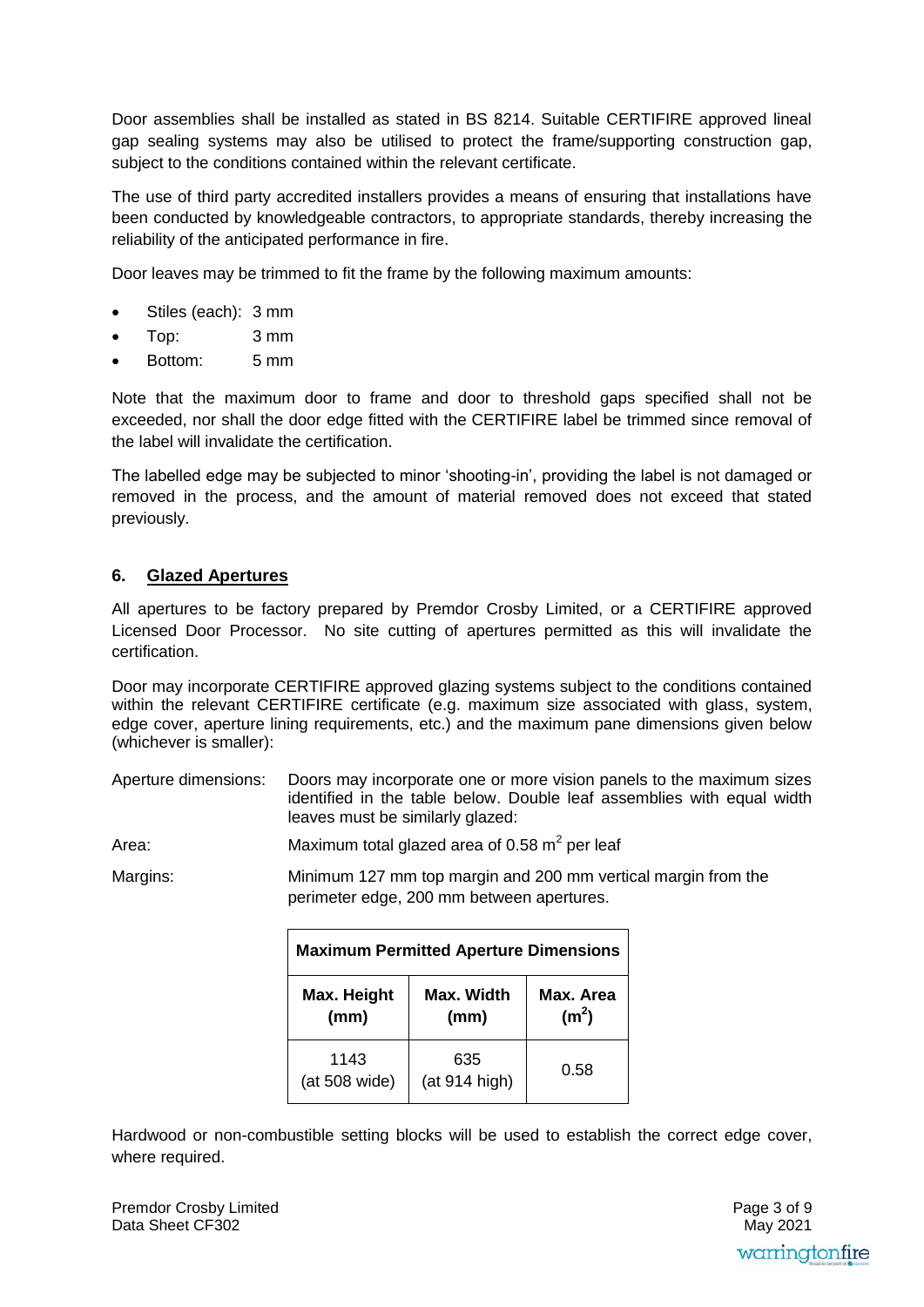# **Non-insulating glass:** 7 mm Pyrobelite

| <b>Intumescent System</b>                                                                                                                                                                                    | <b>Bead</b><br><b>Dimensions</b>                                                                                                                                 | <b>Bead</b><br><b>Density</b>                                              | <b>Fixings</b>                                                                                                                                                 | Max. Height<br>(mm)   | Max. Width<br>(mm)   | Max.<br>Dia. | Max.<br>Area<br>(m <sup>2</sup> ) |
|--------------------------------------------------------------------------------------------------------------------------------------------------------------------------------------------------------------|------------------------------------------------------------------------------------------------------------------------------------------------------------------|----------------------------------------------------------------------------|----------------------------------------------------------------------------------------------------------------------------------------------------------------|-----------------------|----------------------|--------------|-----------------------------------|
| Sealmaster Fireglaze<br>2000 intumescent<br>strips 25 mm by 5 mm<br>between the glass /<br>glazing beads complete<br>with an Intumescent<br>Seals Therm-A-Line<br>aperture liner 54 mm<br>wide by 2 mm thick | 23 mm high by 31<br>mm wide<br>complete with a<br>15 $\degree$ splay,<br>including a 7 mm<br>high by 6 mm<br>wide bolection (25<br>$mm + 2/-1 mm$<br>edge cover) | Hardwood<br>min<br>520 kg/ $m3$<br>(excluding<br>Ash,<br>Beech &<br>Iroko) | 50 mm long pins<br>or air fired brads<br>or No.6 screws<br>perpendicular to<br>the bead splay<br>at max 130 mm<br>centres, max 50<br>mm in form the<br>corners | 1143<br>(at 508 wide) | 635<br>(at 914 high) | N/A          | 0.58                              |

# **7. Intumescent Seals**

CERTIFIRE certificated intumescent seals are required to be fitted to these doors as below.

# **For door assemblies to BS476: Part 22 – classified as FD60 – Timber frames**

| Door assembly<br>Configuration* | <b>Position</b>             | <b>Required Intumescent Protection</b>                                                                                                                                                                                                                                                                                                                                                                                                                                                                                                                               |
|---------------------------------|-----------------------------|----------------------------------------------------------------------------------------------------------------------------------------------------------------------------------------------------------------------------------------------------------------------------------------------------------------------------------------------------------------------------------------------------------------------------------------------------------------------------------------------------------------------------------------------------------------------|
| Single-Acting<br>Single-Leaf    | Head &<br>Vertical<br>Edges | 2No. 15 mm by 4 mm ISL Therm-a-seal or Pyroplex FO-8700<br>intumescents positioned 8 mm apart centrally in the frame<br>head & jambs reveal or centrally in top & vertical leaf edges.<br>Or<br>2No. 15 mm by 4 mm Mann McGowan 500P intumescents<br>positioned 8 mm and 31 mm from the opening face of the<br>frame or centrally in top & vertical leaf edges, 8 mm apart.<br>Or<br>2No. 15 mm by 4 mm Lorient Polyproducts Type 617<br>intumescents positioned 8 mm apart centrally in the frame<br>head & jambs reveal or centrally in top & vertical leaf edges. |
| Single-Acting<br>Double-Leaf    | Head &<br>Vertical<br>Edges | 2No. 15 mm by 4 mm Mann McGowan 500P intumescents<br>positioned 8 mm and 31 mm from the opening face of the<br>frame or centrally in top & vertical leaf edges, 8 mm apart.                                                                                                                                                                                                                                                                                                                                                                                          |
|                                 | Meeting<br>edges            | 2No. 15 mm by 4 mm Mann McGowan 500P intumescents<br>positioned centrally within the meeting edge of the primary<br>leaf positioned 10 mm apart.                                                                                                                                                                                                                                                                                                                                                                                                                     |

\*See Table 1 for size restrictions

Seals may be interrupted at the hinge and latch positions.

Intumescent strips cannot be changed from the specific size type and location specified within the data sheet.

Smoke seals may be included subject to the conditions contained within the relevant CERTIFIRE certificate for the smoke seal.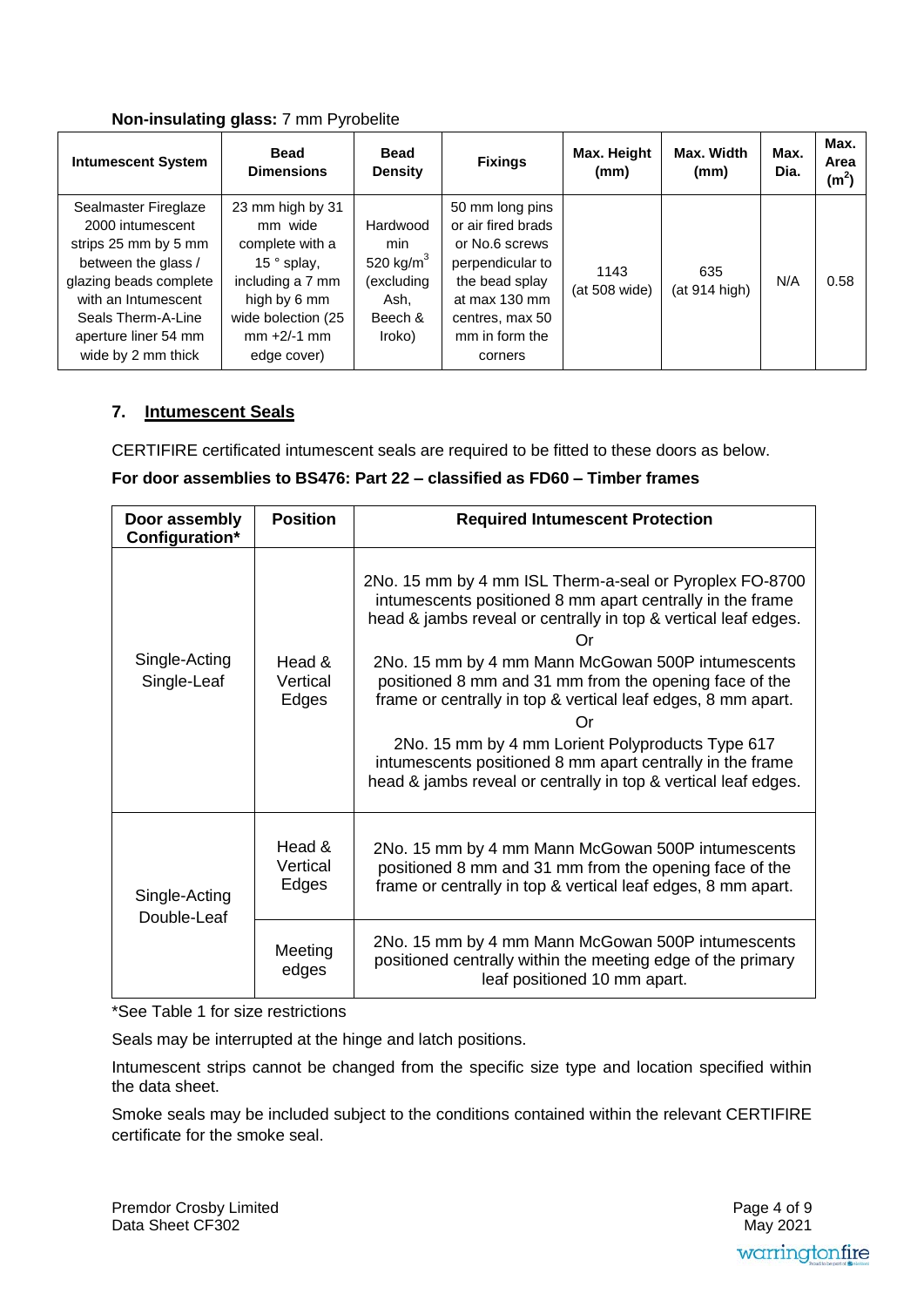# **8. Hinges**

Hinges shall be CE marked against EN 1935 for use on 60 minute timber fire door assemblies.

| Number:                  | Minimum 3 No. per leaf                                                                                                                                                                                                         |  |
|--------------------------|--------------------------------------------------------------------------------------------------------------------------------------------------------------------------------------------------------------------------------|--|
| Type:                    | Steel lift off or butt hinges.                                                                                                                                                                                                 |  |
| Positions:*              | Maximum 250 mm from the top of door to top hinge.<br>Maximum 300 mm from the bottom of door to bottom hinge.<br>Middle hinge fitted centrally in the leaf height or minimum 200 mm<br>from the top hinge position.             |  |
| Dimensions:              | Height: $100 \text{ mm } (\pm 20\%)$<br>Blade width: $35 \text{ mm } (+2 \text{ mm } / - 3 \text{ mm})$<br>ii)<br>iii) Thickness: $3 \text{ mm } (\pm 0.5 \text{ mm})$<br>iv) Knuckle dia.: $13 \text{ mm} (\pm 1 \text{ mm})$ |  |
| Fixings:                 | Minimum 4No. steel screws, minimum No.8 by 32 mm long.                                                                                                                                                                         |  |
| Intumescent Protection** | 1 mm thick Interdens (Mono Ammonium Phosphate) or 1 mm thick<br>Graphite intumescent sheet material                                                                                                                            |  |

\* The datum in all cases is the centreline of the hinge.

\*\* This specification overrides any requirement for additional intumescent identified in the hinge manufacturer's certification providing the hinge specification falls within the parameters identified above, specifically maximum dimensions and material.

Any other CERTIFIRE approved hinge may be fitted, providing the hinge dimension are no greater than 10% in blade width and 25% in blade height from that approved above.

Where the Certifire approved hinge exceeds the specification given above, the minimum requirement for intumescent protection to the hinges, by-passing perimeter intumescent, and the material density and thickness for the door and frame elements given in the hinge manufacture's CERTIFIRE certificate shall apply.

Any other CERTIFIRE approved hinges may be used, subject to the conditions contained within the relevant

# **9. Locks and Latches**

Locks / latches are not necessary. When fitted locks / latches shall be CE Marked for use on 60 minute timber fire doors.

| Max. case dimension:     | 165 mm high by 89 mm deep by 19 mm wide                                                                            |
|--------------------------|--------------------------------------------------------------------------------------------------------------------|
| Max. forend dimension:   | 236 mm high by 25 mm wide                                                                                          |
| Max. keep dimension:     | 180 mm high by 25 mm wide (excluding lip)                                                                          |
| Latchbolt material:      | Steel or material with a melting point greater than 950°C                                                          |
| Position:                | Max. 1100 mm from bottom of door to centreline of lockcase                                                         |
| Intumescent: protection* | Case, forend and keep to be bedded onto 1 mm of interdens<br>(Mono Ammonium Phosphate) intumescent sheet material. |

### **Mortice type, automatic (sprung) latch bolt, cylinder rim nightlatches and knobsets.**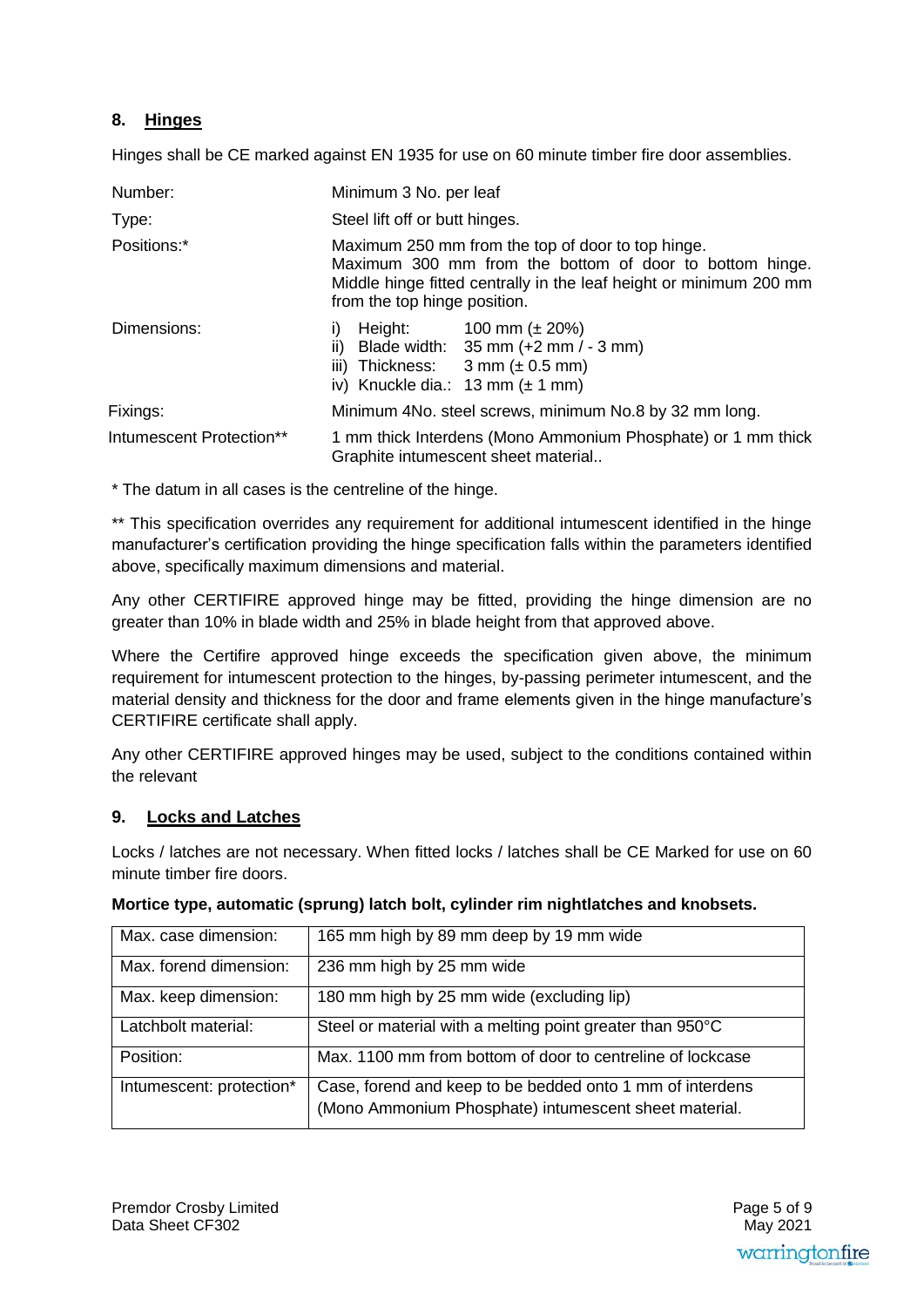# **Tubular latches.**

| Max. case dimension:     | 22 mm high by 14.5mm wide                                                                                             |
|--------------------------|-----------------------------------------------------------------------------------------------------------------------|
| Max. forend dimension:   | 58 mm high by 25 mm wide                                                                                              |
| Max. keep dimension:     | 58 mm high by 25 mm wide (excluding lip)                                                                              |
| Latchbolt material:      | Steel or material with a melting point greater than 950°C                                                             |
| Position:                | Max. 1100 mm from bottom of door to centreline of lockcase                                                            |
| Intumescent: protection* | Forend to be bedded onto 2 mm of interdens (Mono Ammonium<br>Phosphate) or graphite based intumescent sheet material. |

Tubular latches with dimensions in excess of those shown above will require intumescent protection as specified for use with mortice type locks.

\* This specification overrides any requirement for additional intumescent identified in the lock manufacturer's certification providing the lock/latch specification falls within the parameters identified above, specifically maximum dimensions and material.

Any other CERTIFIRE approved lock/latch may be fitted, providing no lock/strikeplate dimension is more than 25% of that approved above and subject to the conditions contained within the relevant certificate.

Where the Certifire approved lock/latch exceeds the specification given above, the minimum requirement for intumescent protection to the locks, latches and strikeplates, by-passing perimeter intumescent, and the material density and thickness for the door and frame elements given in the lock/latch manufacture's CERTIFIRE certificate shall apply.

Recessing for locks should result in a tight fit, allowing for any intumescent protection where required.

Intumescent seals in the frame or door leaf may be fully interrupted by the keep and or forend, except where the lock manufacturer's data is used, and advises otherwise.

No restriction on type and material of mechanical lever handles and knobs.

# **10. Overhead Closers**

All doors are required to be fitted with a CERTIFIRE certificated self-closing device. The exceptions are doors kept locked shut such as service access doors. Note: closers with mechanical hold-open mechanisms are not permitted to be used. Building Regulations may identify locations within domestic locations where self-closing devices are not mandatory.

The closers shall have a power rating appropriate to the leaf sizes, subject to the closer having the ability to close the door from any angle and against any latch and/ or seals fitted. The closer shall have the ability to provide size 3 closing force. Where doors are unlatched a minimum size 3 shall be maintained.

Closers shall be CE Marked against EN 1154 and categorised as grade 1 – suitable for use on fire / smoke door assemblies.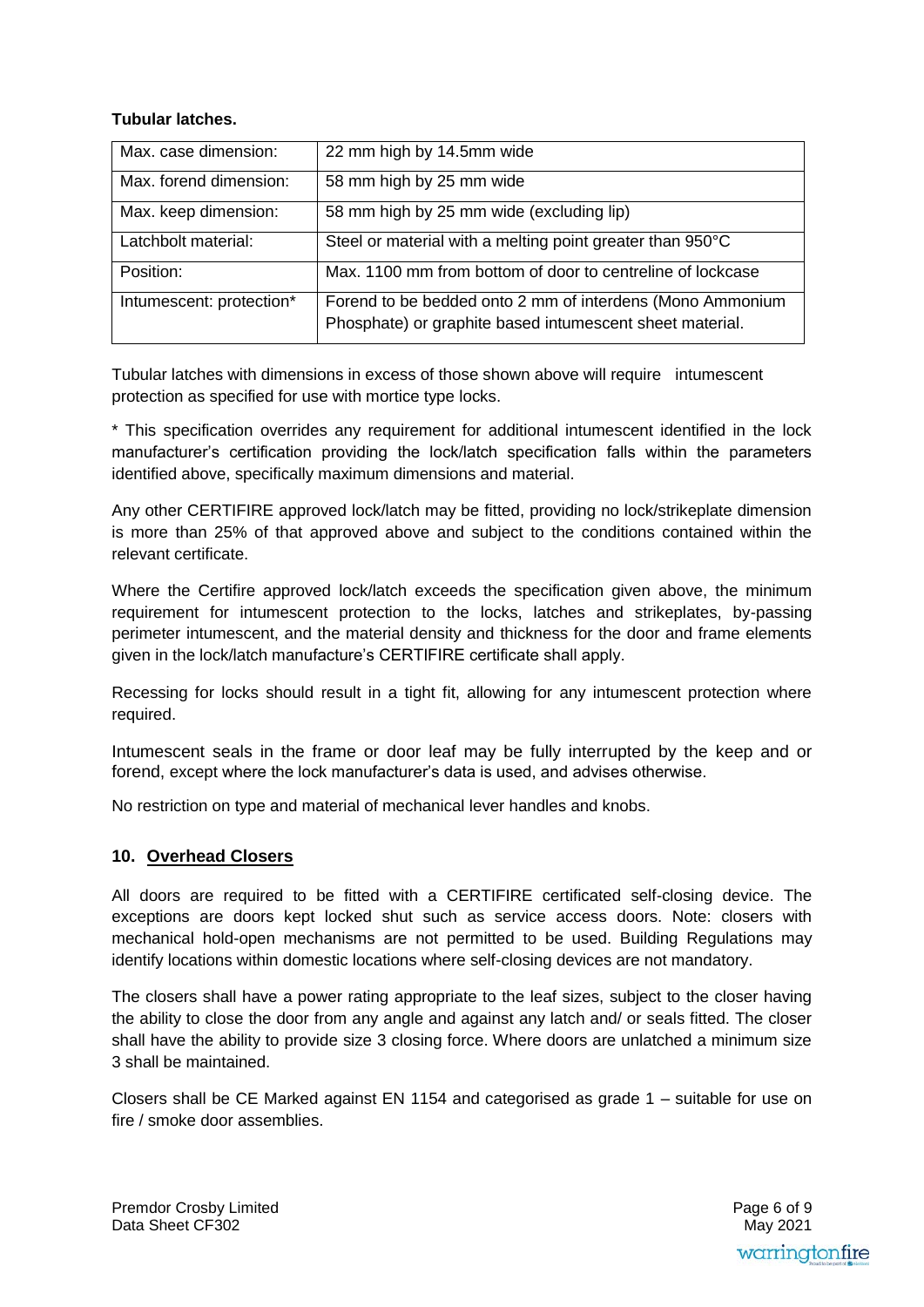# 10a Surface mounted overhead closers

Any CERTIFIRE approved surface mounted overhead closer may be fitted, subject to the conditions contained within the relevant certificate.

# 10b Transom Mounted and Concealed Closers

Not permitted

10c Floor Springs

Not permitted

# **11. Ancillary items**

# **Please note that hardware items other than those discussed within this certificate of approval are not permitted.**

# 11a Protection plates and signage

Surface mounted plastic, steel, aluminium or brass plates are acceptable on the basis that they are:

- < 2mm thick
- Do not occupy more than 20% of the door leaf in total, or exceed 500mm in height for kickplates and 300mm for mid-plates, whichever is the smaller.
- Do not wrap around the vertical edges, and on the closing face do not extend beneath the door stops (generally 40-50mm narrower than door width)
- Plates/signage can be bonded with a thermally softening adhesive. Additionally screws may be used.

### 11b Pull Handles

Screw-fixed, bolt-fixed from the back and back-to-back fixed pull handles of steel, brass, aluminium and nylon coated, are permitted providing any through-bolt fixing is of steel.

### 11c Flushbolts

Steel flushbolts are acceptable on the basis that they are:

| Max. dimension              | 200 mm high x 34 mm deep x 19 mm wide                                                                                                                                                                                                 |
|-----------------------------|---------------------------------------------------------------------------------------------------------------------------------------------------------------------------------------------------------------------------------------|
| Material:                   | Steel                                                                                                                                                                                                                                 |
| Position:                   | Top and bottom on door edge or face (positioned a minimum of 50 mm<br>from leading edge of the door to the centre of the bolt) Single-acting,<br>double-leaf assemblies are permitted with square (unrebated) meeting<br>stiles only. |
| Intumescent:<br>protection* | 10 mm wide by 2 mm thick Interdens (Mono Ammonium Phosphate) to<br>the base of the flushbolt recess and beneath the keep.                                                                                                             |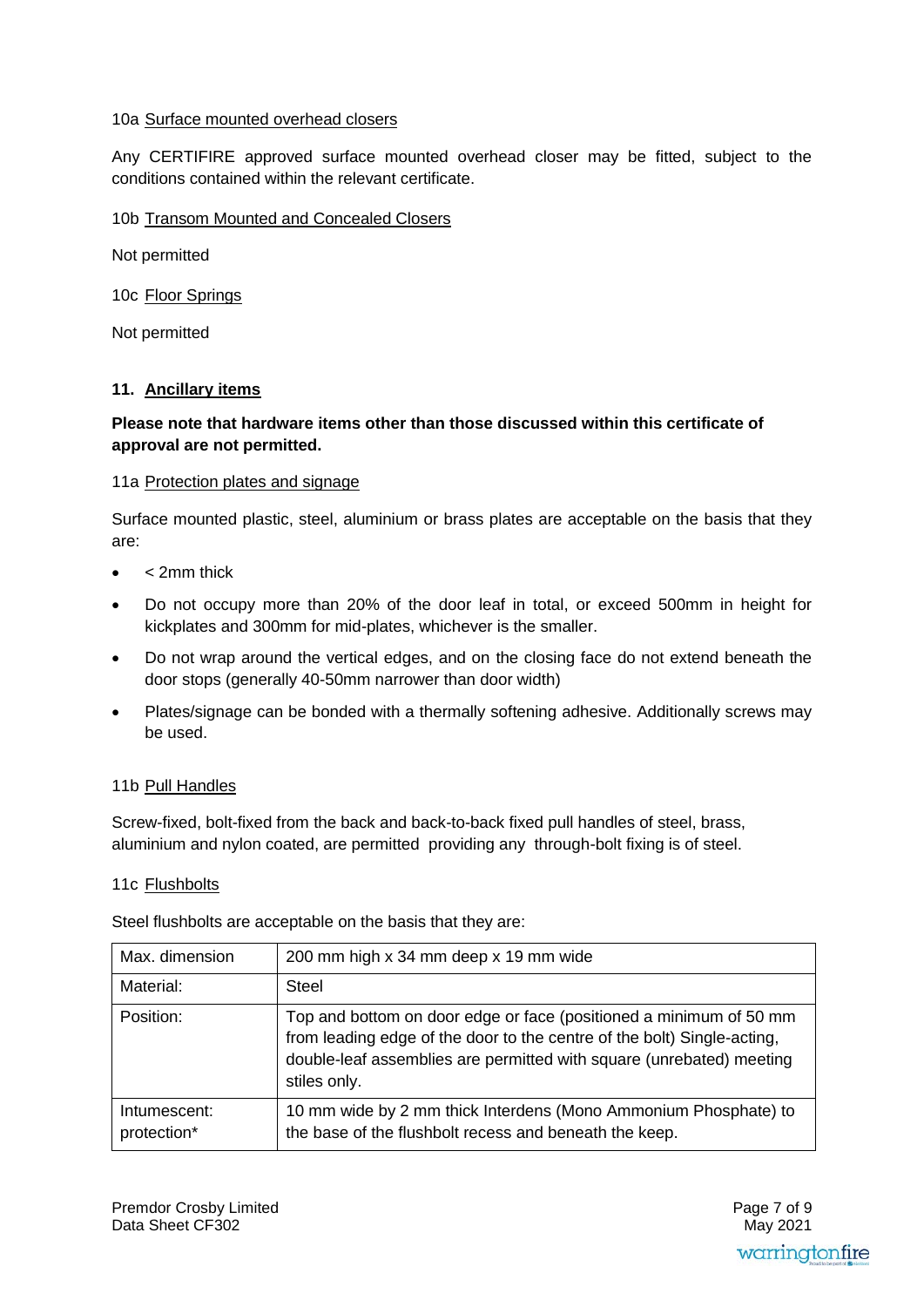# 11d Electric Strikes / Electro mechanical locks

Not permitted

# 11e. Air transfer grilles

No site cutting of apertures permitted as this will invalidate the certification.

Where apertures are pre-cut by Premdor Crosby Limited, or a CERTIFIRE approved Licensed Door Processor, Intumescent Air Transfer Grilles may be fitted on site by NON-CERTIFIRE approved staff, however, the Intumescent Air Transfer Grilles shall be CERTIFIRE approved for use in FD60 timber based doors. The air transfer grilles must be fitted into apertures prepared in line with the relevant CERTIFIRE certificate for the air transfer grille. Care must be taken to ensure all fitting instructions are followed, including any constraints imposed by the CERTIFIRE certificate with regards to position of the air transfer grille within the door assembly.

# 11f.Letter Plates

Where letter plates are fitted, the aperture for a letter plate may be formed on site by NON-CERTIFIRE approved staff, however, the letter plates shall be CERTIFIRE approved for use in FD60 timber based doors. The letter plates must be fitted into apertures prepared in line with the relevant CERTIFIRE certificate for the letter plate. Care must be taken to ensure all fitting instructions are followed, including any constraints imposed by the CERTIFIRE certificate with regards to position of the letter plate within the door assembly.

## 11g. Door Viewers

Not permitted

### 11h. Dropseals

Door assemblies may incorporate CERTIFIRE approved dropseals with maximum dimensions of 35 mm high by 14 mm wide to the bottom edge of the door leaf.

Alternatively door assemblies may be fitted with the following dropseals mortised into the bottom edge of the door leaf:

- Exitex Concealex A8100
- Exitex Concealex A8100 Superior
- Exitex Concealex Superior Variseal
- Exitex Concealex Chronoseal
- Lorient LAS8001si
- Lorient LAS8002si
- Lorient AAS8501

Where dropseals are fitted, the recess for a dropseal may be formed on site by NON-CERTIFIRE approved staff. Care must be taken to ensure all fitting instructions are followed, including any constraints imposed by the CERTIFIRE certificate.

Note: Threshold gaps as stated within Section 3 of the Data Sheet are to be maintained.